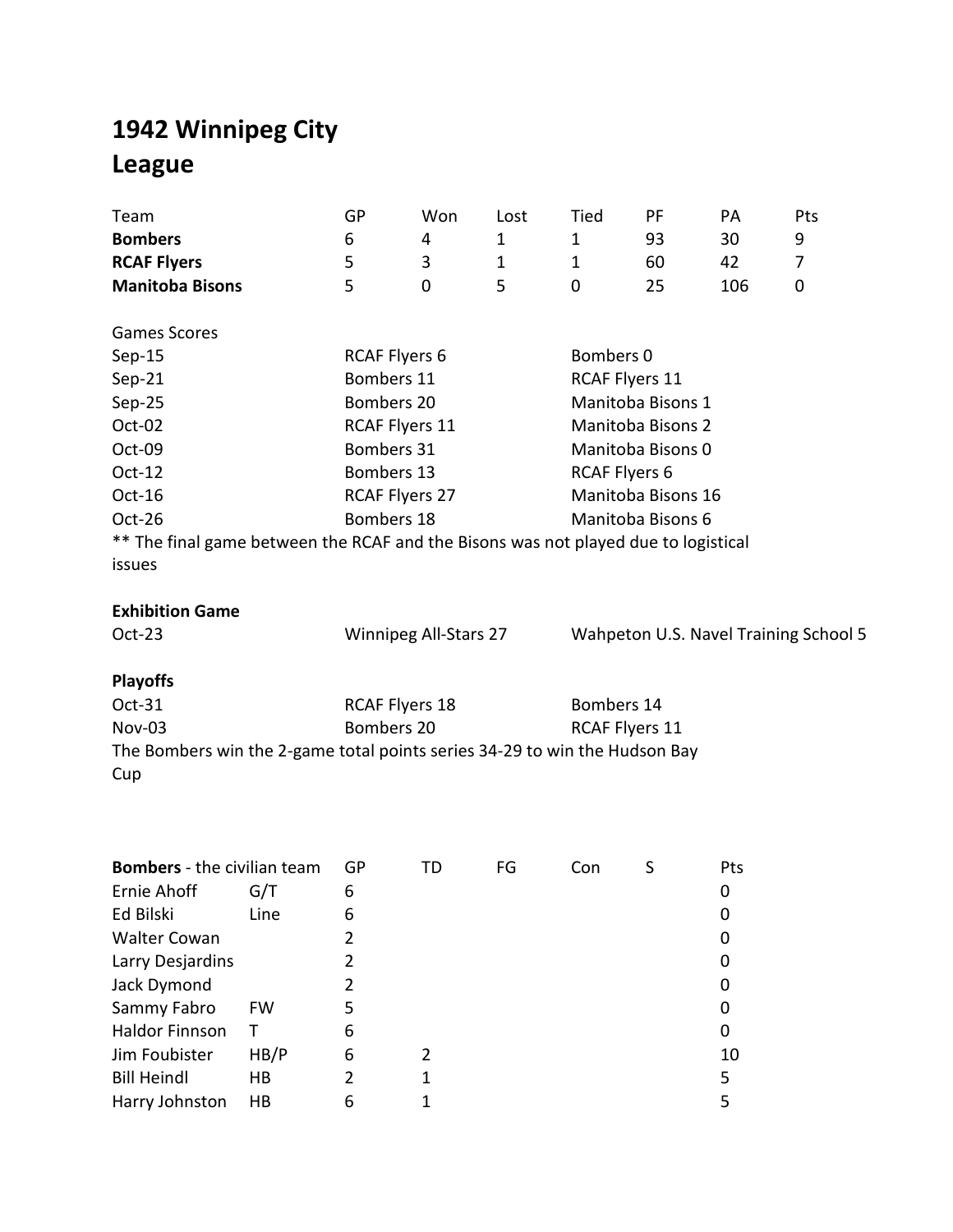| Dave Kaplan            |           | 6              |                |              |              |              | 0              |
|------------------------|-----------|----------------|----------------|--------------|--------------|--------------|----------------|
| Les Lear               | G/C       | 6              |                |              |              |              | 0              |
| Brian Lynch            | QB        | 5              |                |              |              |              |                |
| <b>Jack Manners</b>    | T         | 5              |                |              |              |              | 0              |
| Hymie Marder           | HB        | 6              | $\overline{2}$ |              |              |              | 10             |
| <b>Frank Mathers</b>   | <b>FB</b> | 2              |                | $\mathbf{1}$ | $\mathbf{1}$ |              | 4              |
| Joe Mazick             |           | $\overline{2}$ |                |              |              |              | 0              |
| <b>Ches McCance</b>    | QB/FW/K/P | 6              | 4              |              | 9            |              | 29             |
| Cliff McFadyen         | F         | 6              |                |              |              |              | 0              |
| Lou Mogul              | Τ         | 6              |                |              |              | $\mathbf{1}$ | 1              |
| <b>Bud Moorhouse</b>   | F         | 4              | $\mathbf{1}$   |              |              | $\mathbf{1}$ | 6              |
| Gerald                 | E         | $\overline{2}$ | $\mathbf{1}$   |              |              |              | 5              |
| O'Donohue              |           |                |                |              |              |              |                |
| <b>Steve Ogradnick</b> | Т         | 2              |                |              |              |              | 0              |
| Ken Preston            | <b>FB</b> | 6              | 3              |              |              |              | 15             |
| Cliff Roseborough G    |           | 5              |                |              |              | $\mathbf{1}$ | 1              |
| lan Ross               |           | 5              |                |              |              |              | 0              |
| <b>Barney Rourke</b>   |           | 6              |                |              |              |              | 0              |
| Percy Rubenstein HB    |           | 3              |                |              |              |              | 0              |
| Len Serebrim           |           | 5              |                |              |              |              | 0              |
| Wayne Sheley           | QB/P      | 5              |                |              |              |              | 0              |
| Nate Shore             | FW/E/C    | 6              |                |              |              |              | 0              |
| Moe Simovitch          | E         | 3              |                |              |              |              | 0              |
| <b>Kas Vidruk</b>      | Line      | 6              |                |              |              |              | 0              |
| Ernie Williams         | Line      | 3              |                |              |              |              | 0              |
| Mel Wilson             | С         | 6              |                |              |              |              | 0              |
| Fred Woodard           |           | $\mathbf{1}$   |                |              |              |              | 0              |
| Team - Safety Touch    |           |                |                |              |              |              | $\overline{2}$ |

| <b>RCAF Flyers</b>  |    | GP | TD | FG | Con | Pts |
|---------------------|----|----|----|----|-----|-----|
| Abramovitch         |    | 3  |    |    |     | 0   |
| <b>Bill Armenta</b> |    | 1  |    |    |     | 0   |
| Jack Auld           |    | 5  |    |    |     | 0   |
| S.F. Baker          |    | 5  |    |    |     |     |
| Lloyd Boivin        | Е  | 5  |    |    |     |     |
| <b>Bill Boivin</b>  |    | 2  |    |    |     |     |
| C.E. Bond           |    | 5  |    |    |     | 0   |
| Andy Branigan       | HB | 3  |    |    |     | 5   |
| Ken Charlton        |    |    |    |    |     | 5   |
| Wally Chikowski E   |    | 4  | 5  |    |     | 25  |
| Jerry Cohen         |    | 5  |    |    |     | 0   |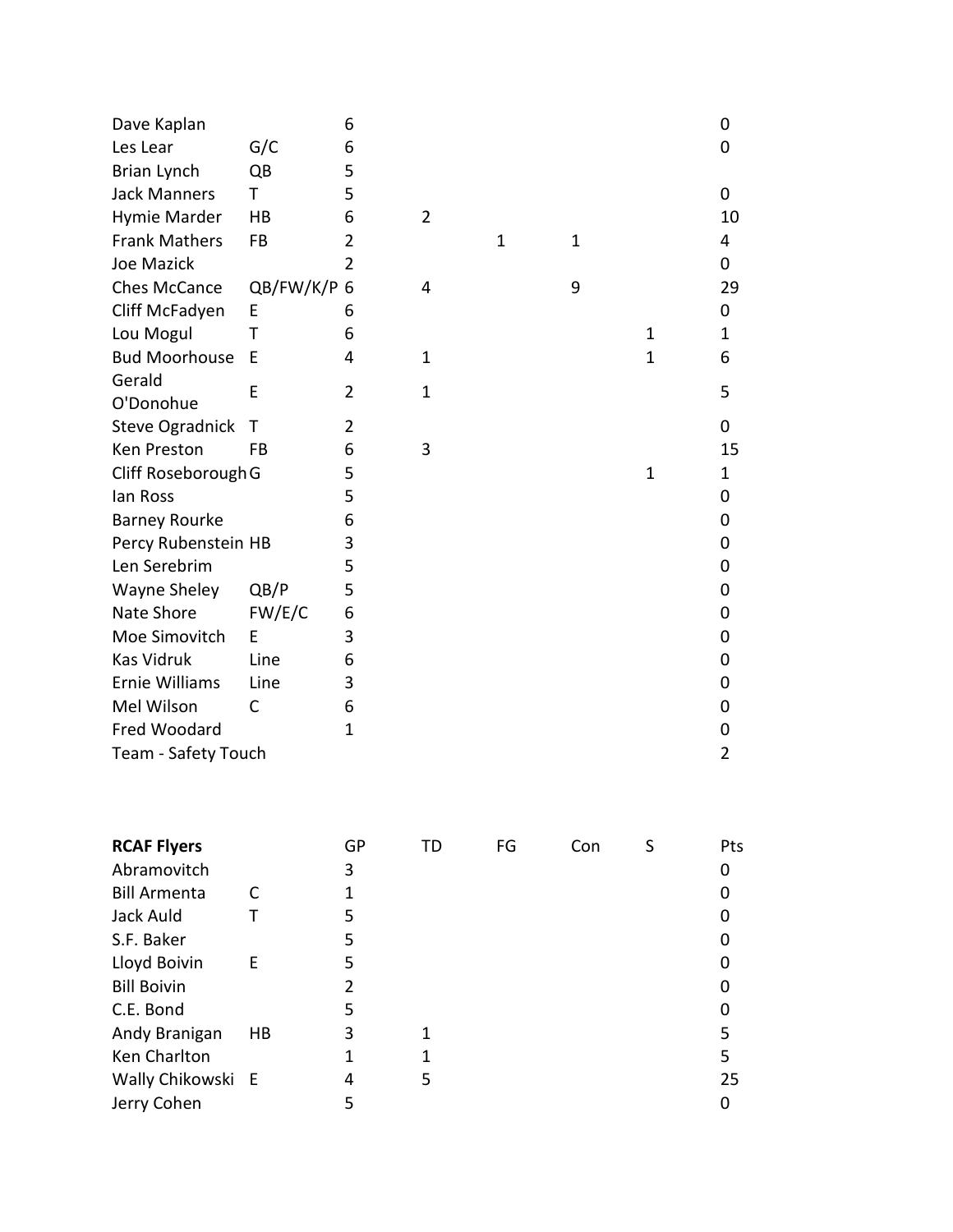| George<br>Line<br>$\overline{2}$<br>0<br>Derrington<br>Doyle<br>$\overline{2}$<br>0<br>3<br>Fairey<br>0<br>5<br><b>Bob Fritz</b><br>QB<br>0<br>Gerolanni<br>3<br>$\pmb{0}$<br>3<br>Gilmore<br>0<br>Don Golubef<br>5<br>E<br>$\pmb{0}$<br>5<br>Abe Gordon<br>0<br>Charlie Harrison<br>$\overline{2}$<br>$\pmb{0}$<br>T.C. Hollup<br>5<br>0<br>Art Kolisnyk<br>G<br>4<br>0<br><b>Brownie Krochak</b><br>3<br>0<br>Johnny Lake<br>HB/P/K<br>4<br>$\overline{2}$<br>4<br>14<br>E.F. Langille<br>5<br>0<br>Sam Lavitt<br>FB<br>4<br>$\mathbf{1}$<br>$\mathbf{1}$<br>6<br>Lindsay<br>HB<br>0<br>$\pmb{0}$<br><b>Tiny Lucid</b><br>5<br>$\pmb{0}$<br>Τ<br>Rube Ludwig<br>$\mathbf{1}$<br>G<br>0<br>J. Mattice<br>5<br>$\pmb{0}$<br>5<br>W. McDonald<br>0<br>F. McKim<br>4<br>$\pmb{0}$<br><b>Bob Miller</b><br>HB/FW<br>5<br>0<br><b>Alun Morris</b><br>5<br>HB<br>$\pmb{0}$<br>$\overline{2}$<br>Newport<br>0<br>3<br>O'Donnoghue<br>$\pmb{0}$<br>3<br>Price<br>0<br>3<br>Rhynd<br>$\mathbf 0$<br>3<br>Vic Rosenblatt<br>$\mathbf 0$<br>Herb Rubenstein G<br>4<br>0<br>Meyers Stelman<br>5<br>$\mathsf{C}$<br>0<br><b>Rock Terenchuk</b><br>5<br>0 | Dempster    |   | 4 |  | $\mathbf 0$ |
|----------------------------------------------------------------------------------------------------------------------------------------------------------------------------------------------------------------------------------------------------------------------------------------------------------------------------------------------------------------------------------------------------------------------------------------------------------------------------------------------------------------------------------------------------------------------------------------------------------------------------------------------------------------------------------------------------------------------------------------------------------------------------------------------------------------------------------------------------------------------------------------------------------------------------------------------------------------------------------------------------------------------------------------------------------------------------------------------------------------------------------------------|-------------|---|---|--|-------------|
|                                                                                                                                                                                                                                                                                                                                                                                                                                                                                                                                                                                                                                                                                                                                                                                                                                                                                                                                                                                                                                                                                                                                              |             |   |   |  |             |
|                                                                                                                                                                                                                                                                                                                                                                                                                                                                                                                                                                                                                                                                                                                                                                                                                                                                                                                                                                                                                                                                                                                                              |             |   |   |  |             |
|                                                                                                                                                                                                                                                                                                                                                                                                                                                                                                                                                                                                                                                                                                                                                                                                                                                                                                                                                                                                                                                                                                                                              |             |   |   |  |             |
|                                                                                                                                                                                                                                                                                                                                                                                                                                                                                                                                                                                                                                                                                                                                                                                                                                                                                                                                                                                                                                                                                                                                              |             |   |   |  |             |
|                                                                                                                                                                                                                                                                                                                                                                                                                                                                                                                                                                                                                                                                                                                                                                                                                                                                                                                                                                                                                                                                                                                                              |             |   |   |  |             |
|                                                                                                                                                                                                                                                                                                                                                                                                                                                                                                                                                                                                                                                                                                                                                                                                                                                                                                                                                                                                                                                                                                                                              |             |   |   |  |             |
|                                                                                                                                                                                                                                                                                                                                                                                                                                                                                                                                                                                                                                                                                                                                                                                                                                                                                                                                                                                                                                                                                                                                              |             |   |   |  |             |
|                                                                                                                                                                                                                                                                                                                                                                                                                                                                                                                                                                                                                                                                                                                                                                                                                                                                                                                                                                                                                                                                                                                                              |             |   |   |  |             |
|                                                                                                                                                                                                                                                                                                                                                                                                                                                                                                                                                                                                                                                                                                                                                                                                                                                                                                                                                                                                                                                                                                                                              |             |   |   |  |             |
|                                                                                                                                                                                                                                                                                                                                                                                                                                                                                                                                                                                                                                                                                                                                                                                                                                                                                                                                                                                                                                                                                                                                              |             |   |   |  |             |
|                                                                                                                                                                                                                                                                                                                                                                                                                                                                                                                                                                                                                                                                                                                                                                                                                                                                                                                                                                                                                                                                                                                                              |             |   |   |  |             |
|                                                                                                                                                                                                                                                                                                                                                                                                                                                                                                                                                                                                                                                                                                                                                                                                                                                                                                                                                                                                                                                                                                                                              |             |   |   |  |             |
|                                                                                                                                                                                                                                                                                                                                                                                                                                                                                                                                                                                                                                                                                                                                                                                                                                                                                                                                                                                                                                                                                                                                              |             |   |   |  |             |
|                                                                                                                                                                                                                                                                                                                                                                                                                                                                                                                                                                                                                                                                                                                                                                                                                                                                                                                                                                                                                                                                                                                                              |             |   |   |  |             |
|                                                                                                                                                                                                                                                                                                                                                                                                                                                                                                                                                                                                                                                                                                                                                                                                                                                                                                                                                                                                                                                                                                                                              |             |   |   |  |             |
|                                                                                                                                                                                                                                                                                                                                                                                                                                                                                                                                                                                                                                                                                                                                                                                                                                                                                                                                                                                                                                                                                                                                              |             |   |   |  |             |
|                                                                                                                                                                                                                                                                                                                                                                                                                                                                                                                                                                                                                                                                                                                                                                                                                                                                                                                                                                                                                                                                                                                                              |             |   |   |  |             |
|                                                                                                                                                                                                                                                                                                                                                                                                                                                                                                                                                                                                                                                                                                                                                                                                                                                                                                                                                                                                                                                                                                                                              |             |   |   |  |             |
|                                                                                                                                                                                                                                                                                                                                                                                                                                                                                                                                                                                                                                                                                                                                                                                                                                                                                                                                                                                                                                                                                                                                              |             |   |   |  |             |
|                                                                                                                                                                                                                                                                                                                                                                                                                                                                                                                                                                                                                                                                                                                                                                                                                                                                                                                                                                                                                                                                                                                                              |             |   |   |  |             |
|                                                                                                                                                                                                                                                                                                                                                                                                                                                                                                                                                                                                                                                                                                                                                                                                                                                                                                                                                                                                                                                                                                                                              |             |   |   |  |             |
|                                                                                                                                                                                                                                                                                                                                                                                                                                                                                                                                                                                                                                                                                                                                                                                                                                                                                                                                                                                                                                                                                                                                              |             |   |   |  |             |
|                                                                                                                                                                                                                                                                                                                                                                                                                                                                                                                                                                                                                                                                                                                                                                                                                                                                                                                                                                                                                                                                                                                                              |             |   |   |  |             |
|                                                                                                                                                                                                                                                                                                                                                                                                                                                                                                                                                                                                                                                                                                                                                                                                                                                                                                                                                                                                                                                                                                                                              |             |   |   |  |             |
|                                                                                                                                                                                                                                                                                                                                                                                                                                                                                                                                                                                                                                                                                                                                                                                                                                                                                                                                                                                                                                                                                                                                              |             |   |   |  |             |
|                                                                                                                                                                                                                                                                                                                                                                                                                                                                                                                                                                                                                                                                                                                                                                                                                                                                                                                                                                                                                                                                                                                                              |             |   |   |  |             |
|                                                                                                                                                                                                                                                                                                                                                                                                                                                                                                                                                                                                                                                                                                                                                                                                                                                                                                                                                                                                                                                                                                                                              |             |   |   |  |             |
|                                                                                                                                                                                                                                                                                                                                                                                                                                                                                                                                                                                                                                                                                                                                                                                                                                                                                                                                                                                                                                                                                                                                              |             |   |   |  |             |
|                                                                                                                                                                                                                                                                                                                                                                                                                                                                                                                                                                                                                                                                                                                                                                                                                                                                                                                                                                                                                                                                                                                                              |             |   |   |  |             |
|                                                                                                                                                                                                                                                                                                                                                                                                                                                                                                                                                                                                                                                                                                                                                                                                                                                                                                                                                                                                                                                                                                                                              |             |   |   |  |             |
|                                                                                                                                                                                                                                                                                                                                                                                                                                                                                                                                                                                                                                                                                                                                                                                                                                                                                                                                                                                                                                                                                                                                              |             |   |   |  |             |
|                                                                                                                                                                                                                                                                                                                                                                                                                                                                                                                                                                                                                                                                                                                                                                                                                                                                                                                                                                                                                                                                                                                                              |             |   |   |  |             |
|                                                                                                                                                                                                                                                                                                                                                                                                                                                                                                                                                                                                                                                                                                                                                                                                                                                                                                                                                                                                                                                                                                                                              | C. Thompson | Τ | 3 |  | 0           |
| Jack "Tiny" Thompson<br>$\overline{2}$<br>0                                                                                                                                                                                                                                                                                                                                                                                                                                                                                                                                                                                                                                                                                                                                                                                                                                                                                                                                                                                                                                                                                                  |             |   |   |  |             |
| 3<br>P. Thompson<br>0                                                                                                                                                                                                                                                                                                                                                                                                                                                                                                                                                                                                                                                                                                                                                                                                                                                                                                                                                                                                                                                                                                                        |             |   |   |  |             |
| Wallace<br>3<br>0                                                                                                                                                                                                                                                                                                                                                                                                                                                                                                                                                                                                                                                                                                                                                                                                                                                                                                                                                                                                                                                                                                                            |             |   |   |  |             |
| Fred Webster<br>5<br>$\mathbf{1}$<br>5                                                                                                                                                                                                                                                                                                                                                                                                                                                                                                                                                                                                                                                                                                                                                                                                                                                                                                                                                                                                                                                                                                       |             |   |   |  |             |
| West<br>$\mathbf{1}$<br>$\mathbf 0$                                                                                                                                                                                                                                                                                                                                                                                                                                                                                                                                                                                                                                                                                                                                                                                                                                                                                                                                                                                                                                                                                                          |             |   |   |  |             |
| E. Westin<br>4<br>0                                                                                                                                                                                                                                                                                                                                                                                                                                                                                                                                                                                                                                                                                                                                                                                                                                                                                                                                                                                                                                                                                                                          |             |   |   |  |             |
| Wolstenholme<br>5<br>0                                                                                                                                                                                                                                                                                                                                                                                                                                                                                                                                                                                                                                                                                                                                                                                                                                                                                                                                                                                                                                                                                                                       |             |   |   |  |             |

\*\* Lindsay joined the team for the playoffs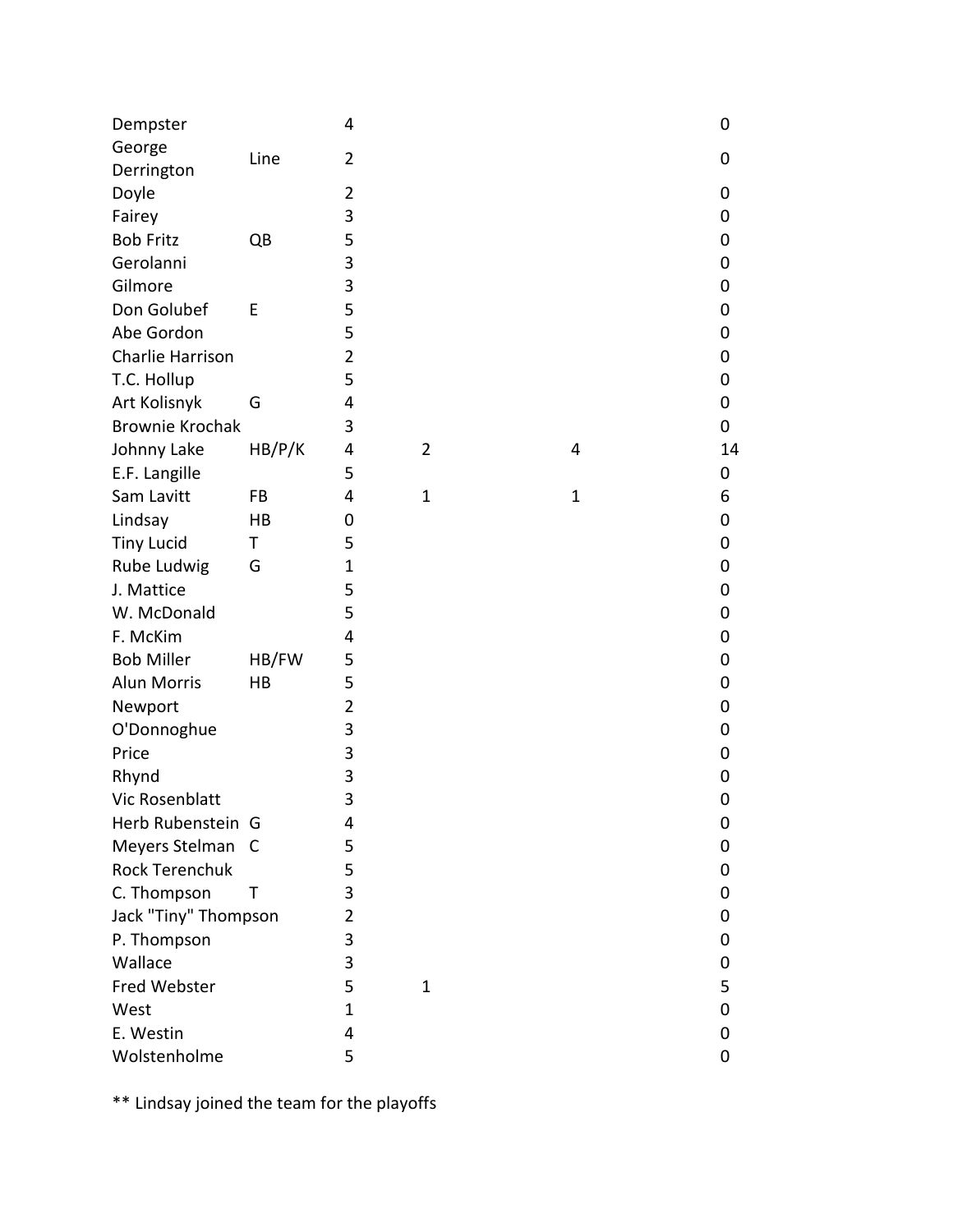| Manitoba Bisons - students &<br>civilians | GP             | <b>TD</b>    | FG | Con            | S              | Pts            |
|-------------------------------------------|----------------|--------------|----|----------------|----------------|----------------|
| Archer                                    | 5              |              |    |                |                | 0              |
| Norm Cleveland                            | 5              |              |    |                |                | 0              |
| Jack Creasy                               | $\overline{2}$ |              |    |                |                | 0              |
| <b>Chuck Crothers</b>                     | 5              |              |    |                |                | 0              |
| Dougall                                   | 5              |              |    |                |                | 0              |
| Jack Douglas                              | 5              |              |    |                | $\mathbf{1}$   | $\mathbf 1$    |
| Fairfield                                 | 5              |              |    |                |                | 0              |
| Ab Faulkner                               | 5              |              |    |                |                | 0              |
| Goosen                                    | 5              |              |    |                |                | 0              |
| Dave Greenberg QB/P                       | 5              |              |    |                | $\mathbf{1}$   | $\mathbf 1$    |
| Andy Hall                                 | 5              |              |    |                |                | 0              |
| Halliday                                  | 5              |              |    |                |                | 0              |
| <b>Bob Hobday</b>                         | $\mathbf{1}$   | $\mathbf{1}$ |    |                |                | 5              |
| Hutchinson                                | 4              |              |    |                |                | 0              |
| Kotchapaw                                 | 5              |              |    |                |                | 0              |
| <b>Bob Laidlaw</b>                        | 5              | $\mathbf{1}$ |    |                |                | 5              |
| Rube Ludwig                               | 5              | $\mathbf{1}$ |    |                |                | 5              |
| <b>Frank Mathers</b>                      | $\overline{2}$ | $\mathbf{1}$ |    | $\overline{2}$ |                | $\overline{7}$ |
| Matthews                                  | 5              |              |    |                |                | 0              |
| <b>Bob McKay</b>                          | 5              |              |    |                | $\overline{1}$ | 1              |
| <b>Gord McPhee</b>                        | 5              |              |    |                |                | 0              |
| <b>Bill Nairn</b>                         | $\overline{2}$ |              |    |                |                | 0              |
| Al Olsen<br>E                             | $\overline{2}$ |              |    |                |                | 0              |
| Vic Parker                                | 5              |              |    |                |                | 0              |
| Pollard                                   | 5              |              |    |                |                | 0              |
| Pringle                                   | 5              |              |    |                |                | 0              |
| Ralph                                     | 5              |              |    |                |                | 0              |
| Ringers                                   | 5              |              |    |                |                | 0              |
| <b>Grant Robertson</b>                    | 5              |              |    |                |                | 0              |
| Irv Wagner                                | 5              |              |    |                |                | 0              |
| Ward                                      | 5              |              |    |                |                | 0              |
|                                           |                |              |    |                |                |                |

Combined Team

**Winnipeg RCAF Bombers**- formed on Nov 5, 1942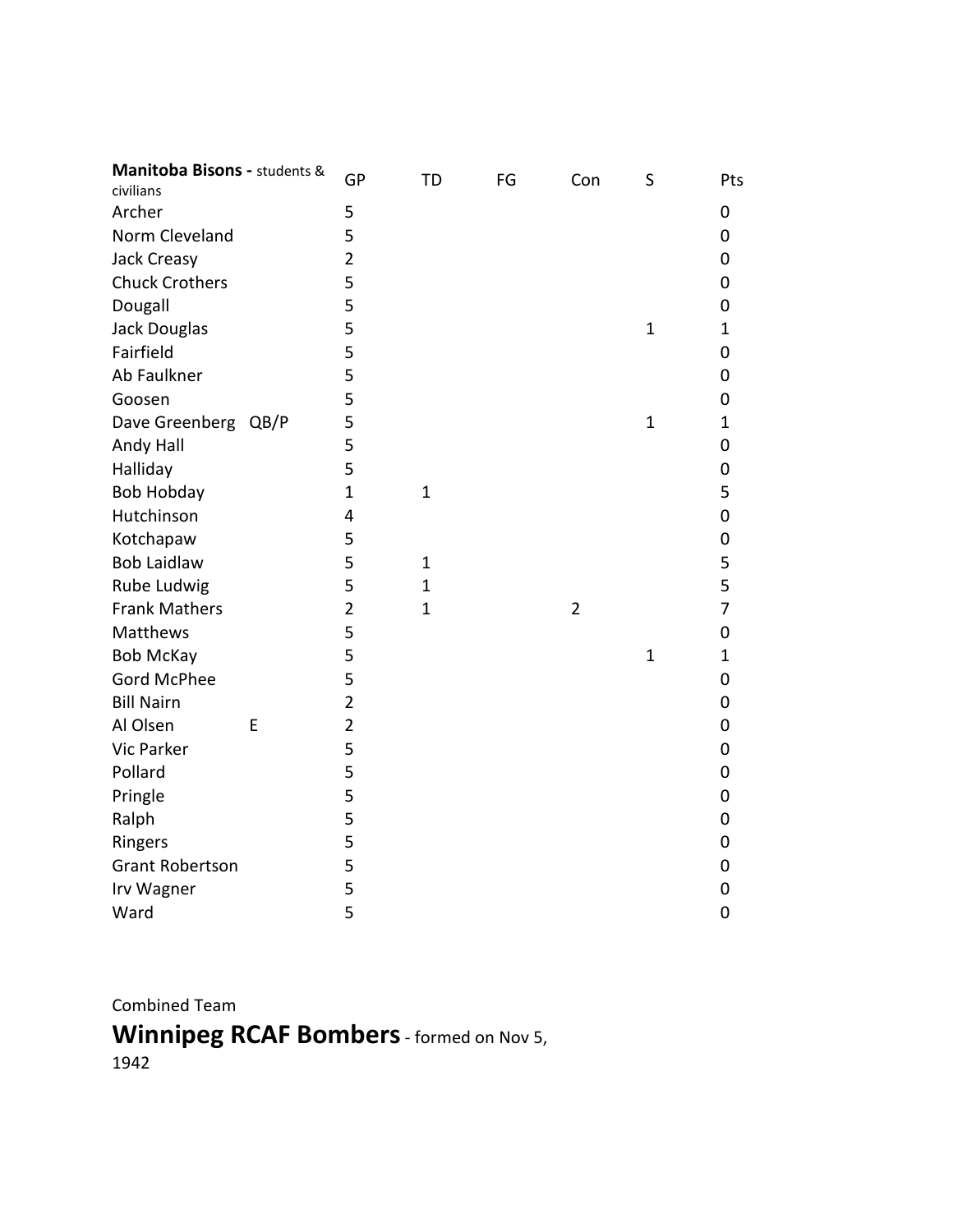**Western Final**

Nov-07 Winnipeg RCAF Bombers 13 Regina Navy 6

## **Grey Cup**

Dec-05 Toronto RCAF Hurricanes 8 Winnipeg RCAF Bombers 5

| <b>Roster</b>         |      | WF     | GC     |
|-----------------------|------|--------|--------|
| <b>Ernie Ahoff</b>    | G    | Played | Played |
| <b>Haldor Finnson</b> | Т    | Played | Played |
| Jim Foubister         | HB   | Played | Played |
| Harry Johnston        | НB   | Played | Played |
| Les Lear              | G    | Played | Played |
| Brian Lynch           | QB   | Played |        |
| <b>Frank Mathers</b>  | HB   | Played | Played |
| <b>Ches McCance</b>   | FW/K | Played | Played |
| Cliff McFadyen        | E    | Played | Played |
| Lou Mogul             | т    | Played | Played |
| <b>Bud Moorhouse</b>  | E    | Played | Played |
| Gerald                | E    | Played |        |
| O'Donohue             |      |        |        |
| Cliff Roseborough T/G |      | Played | Played |
| <b>Wayne Sheley</b>   | QB/P | Played | Played |
| Nate Shore            | С    | Played | Played |
| Mel Wilson            | С    | Played | Played |
| <b>Babe Armenta</b>   | C    | Played |        |
| Jack Auld             | G    | Played |        |
| Lloyd Boivin          | E    | Played | Played |
| Andy Branigan         | HB   | Played | Played |
| Ken Charlton          | FB   | Played | Played |
| Wally Chikowski       | E    | Played | Played |
| Jack Douglas          | G    | Played |        |
| <b>Bob Fritz</b>      | QB   | Played | Played |
| Dave Golubef          | G    | Played |        |
| Ab Gordon             | G    | Played |        |
| Dave Greenberg        | FB   | Played |        |
| Johnny Lake           | НB   | Played | Played |
| Sam Lavitt            | FB   | Played | Played |
| <b>Tiny Lucid</b>     | Т    | Played |        |
| Rube Ludwig           | Т    | Played | Played |
| <b>Gordon McPhee</b>  | НB   | Played | Played |
| <b>Bob Miller</b>     | HB   | Played |        |
| Jack Thompson         | Т    | Played |        |